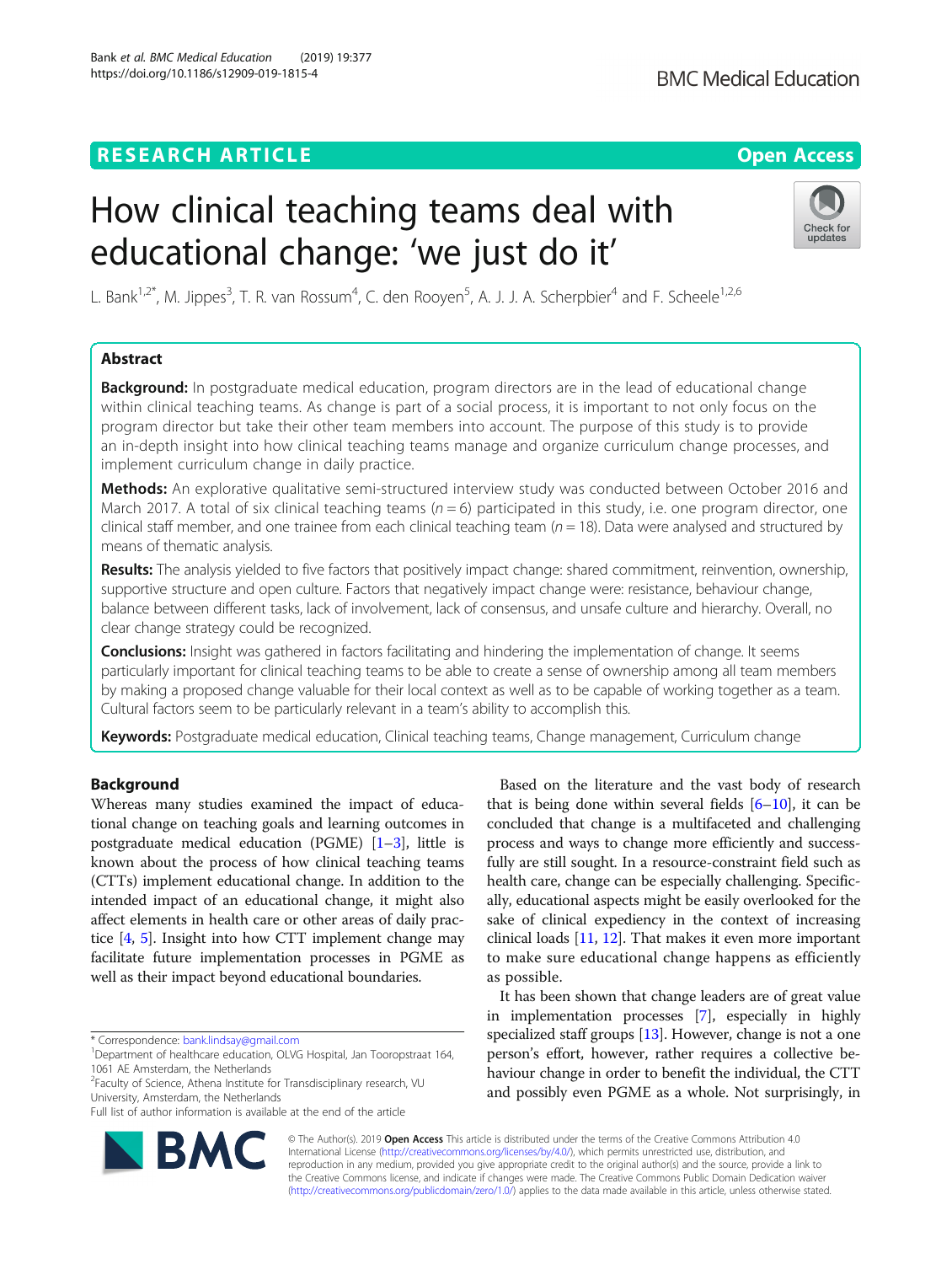several other fields, change is seen as a social process that requires creativity from both employees and management, as well as a sense of employee ownership and support to increase the chances for success [\[14\]](#page-7-0). The importance of these elements is also recognized in health care systems with a particular focus on organizational performance and quality improvement [\[15,](#page-7-0) [16](#page-7-0)]. Compared with PGME, change in those settings is far more widespread as the change itself usually involves multiple layers of the organization, affects multiple professions, and the change leaders are mostly actual managers [[15](#page-7-0), [16\]](#page-7-0).

In PGME, program directors lead CTTs and are responsible for the quality of specialty training within their departments [[17](#page-7-0)–[20\]](#page-7-0). Consequently, they are assigned the responsibility of educational change in those departments as well [\[17\]](#page-7-0). Because of their key position, program directors have been the centre of attention in literature on leadership and teamwork [[11](#page-7-0), [21\]](#page-7-0). Only a few studies have focused on their role in change processes [\[22,](#page-7-0) [23\]](#page-7-0). However, as change is a social process [\[14,](#page-7-0) [21](#page-7-0)], it is imperative to consider the team as a whole rather than focusing solely on the program director when exploring this subject in PGME. To our knowledge, no studies exist that specifically examined the role of CTTs in implementing educational change. Therefore, the purpose of this study is to provide in-depth insight into how CTTs manage and organize curriculum change processes, and implement curriculum change in daily practice.

# **Methods**

## Study design

An explorative qualitative interview study was conducted through which data were iteratively collected in semistructured interviews (see Additional file [1](#page-6-0) for the interview guide). More specifically, members of CTTs were interviewed in order to explore their role in implementing educational change. Data were analysed and structured by means of thematic analysis [[24\]](#page-7-0).

## Setting

The current study was conducted in the Netherlands. In this country there are eight academic medical centres, each of which coordinates specialty training programs within a geographical region that contains affiliated non-academic teaching hospitals. Postgraduate medical curricula are nationally set and executed by CTTs at local teaching sites. These CTTs consist of a program director, clinical staff members and trainees, and together, the team members are responsible for the quality of teaching and implementing educational change. In general, they have a substantial amount of autonomy in shaping their local training program.

# Participants and sampling procedure

In order to gain insights about change in CTTs, the perspective of all team members was sought, i.e. program directors, clinical staff members and trainees. Previous research has demonstrated that CTTs differ in their change-related behaviour as assessed by the 'behaviour support-for-change' measure reflecting the 5 types of change-related behaviour described by Herscovitch and Meyer [[17](#page-7-0), [25](#page-7-0)]. The 5 types of behaviour include active resistance, passive resistance, compliance, cooperation, and championing. Team members will commit to a change either because they desire to, have to or ought, which subsequently leads to change-related behaviour. Ideally, this is a type of behaviour that supports the successful implementation of a change initiative, such as compliance, cooperation, or championing. Alternatively, resistance, either passive or active, are forms of changerelated behaviour that have a negative impact on the implementation of change. For instance, 'cooperation' is defined as demonstrating support by exerting effort into a change, and being prepared to make sacrifices. On the other hand, 'passive resistance' is defined as engaging in overt behaviours aimed at preventing the success of a change. CTTs were purposefully selected based on their behavioural support for change score collected during previous research, to increase the sample variety [\[17\]](#page-7-0). By selecting CTTs based on this score, and thereby including different types of change-related behaviour, it was expected multiple factors relevant for change processes as well as potential contrasts between CTTs would be recognized.

Program directors received e-mail invitations to discuss participation within their teams. If teams agreed to participate, program directors were asked to put forward both a clinical staff member and a trainee, who were able to provide insight into our research aim. Thereafter, the clinical staff members and trainees received a personal invitation to participate as well. Recruitment of participants continued until data saturation was reached.

# Data collection

All semi-structured single one-on-one interviews were conducted by the main researcher (LB) at private offices at the participants' workplace between October 2016 and March 2017. The interviews lasted between 25 and 66 min and were audio recorded. Subsequently, they were transcribed verbatim and reviewed for accuracy by the main researcher (LB). Before analysis, all identifying information was removed or anonymized in order to prevent identification of participants in the results presented below.

# Data analysis

The transcripts were coded by attaching keywords, or codes, to all text fragments that were considered relevant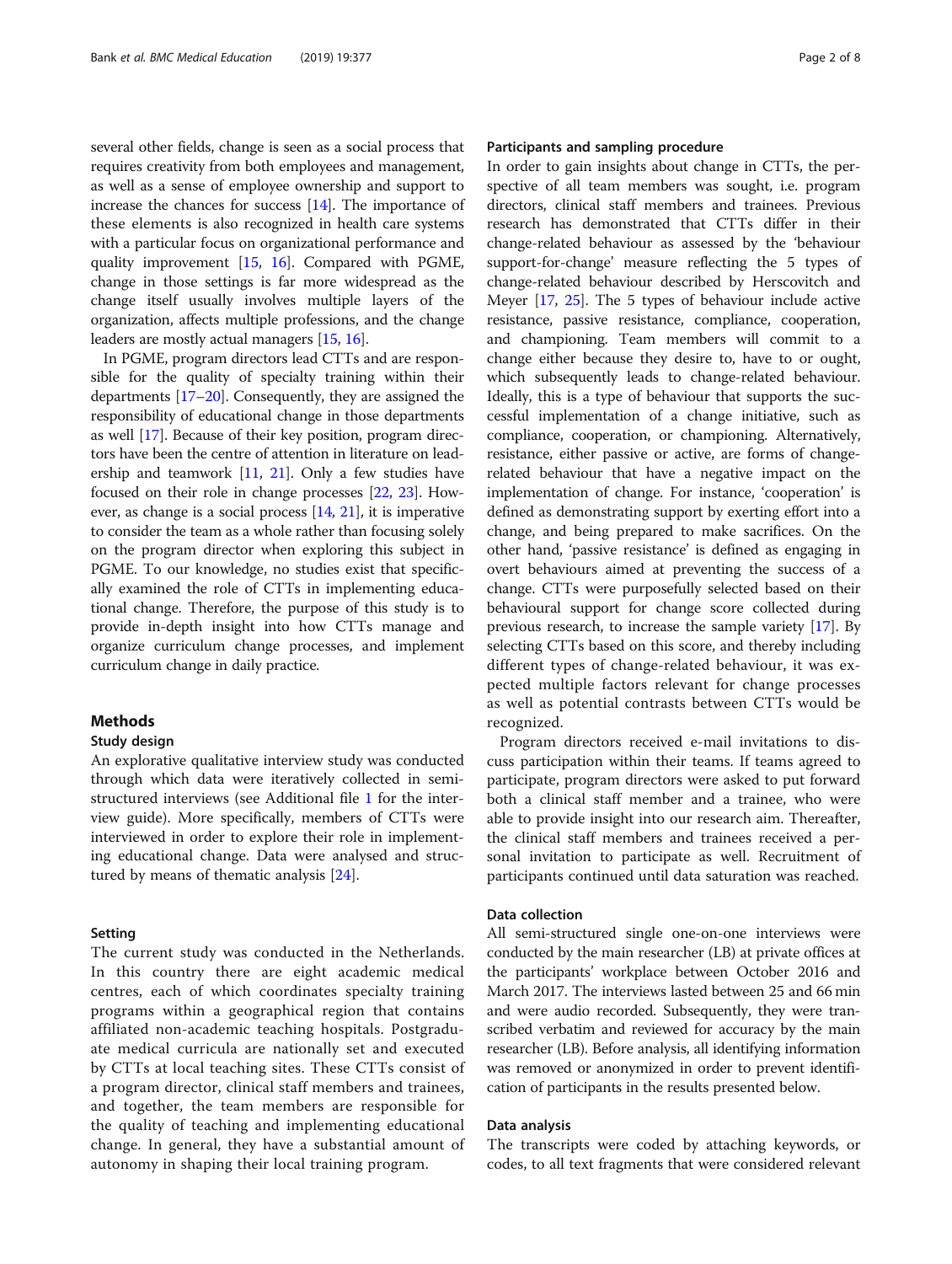for the current study. To allow new insights, open coding was used. The initial interviews focused on the process of initiating change in CTTs and the emerging role of the different team members in relation to change. All interviews were coded by the main researcher (LB). The transcripts of participants from the same CTT were coded consecutively in order to facilitate the recognition of any discrepancies in perceptions or presented facts between the different team members. After the coding of 10 interviews was completed, the derived codes were discussed in the research team, which led to a more indepth exploration of the program director's role in the following interviews. More specifically, insights were gathered about the congruence between the current role of the program director and perceptions about what this role should be, and whether that is justly or not.

To enhance reliability, the interviews of one CTT, i.e. the program director, a clinical staff member as well as a trainee ( $n = 3$ ), were analysed by a second researcher (TRvR) using open coding. Differences in coding and selection of text fragments were discussed until consensus was reached. After coding 16 interviews, no new codes were derived. The main researcher (LB) had organised the codes into categories after which the developed coding scheme and derived themes were discussed in depth within the research team until agreement was reached (see Additional file [2](#page-6-0) for coding scheme). All coding was performed using qualitative data analysis software (MaxQDA, Version 2007).

# Reflexivity

The first author and main researcher (LB) is a medical doctor and had no personal or professional ties with the participants. All authors are experts in the field of health professions education and well versed in implementation and change management in PGME. Most of them are also actively involved in national committees and organizations responsible for improving and regulating PGME in the Netherlands (AJJAS, CdR and FS).

# Results

#### Sample size

A total of nine program directors were asked to participate in our study. Six program directors and their CTTs were willing to participate. From every participating CTT, the program director, one trainee, and one clinical staff member participated, leading to a total of 18 participants. Two program directors, one in pathology and one in radiology, declined participation due to a lack of time and one program director in emergency medicine did not respond to our invitation altogether. Furthermore, two clinical staff members from one CTT refused participation due to a lack of time as well.

The final six participating CTTs  $(n = 6)$  came from two different non-academic teaching hospitals  $(n = 4)$ , two academic medical centres  $(n = 2)$ , and six different specialties, i.e. Obstetrics and Gynaecology, Internal Medicine, Neurology, Pathology, Radiology and Emergency Medicine. Thereby, Obstetrics and Gynaecology was the only surgical specialty included. Two-thirds of the participants were male, which is in line with the current male/female ratio for practicing medical specialists in the Netherlands [\[26\]](#page-7-0). None of the participants had a formal degree in change management. Prior to the interview, participants were instructed to think about the implementation process of a recent educational change that they wanted to discuss during the interview. This request served to stimulate a more in-depth conversation about the process of change rather than about the content of change. Described changes included the introduction of an electronic portfolio, a new curriculum, and a local quality improvement project. A description of themes that emerged from the data is provided below.

## Change strategies

Generally, all teams recognized that implementing or dealing with change is part of their daily job in both the health care and educational settings. However, despite this awareness, change management support is rarely sought because it is deemed unnecessary or unsuitable. When implementing change, CTTs take a strong pragmatic approach based on trial-and-error rather than on thinking through all possible steps of implementation prior to initiating change. Clinical teaching teams 'just do it' with their program director in the lead. That being said, program directors do use elements of change management strategies, albeit without a theoretical background about change. For instance, Kotter's 8-step change model was the only strategy mentioned and mentioned only once.

#### Factors facilitating the implementation of change

When considering all factors that influence the implementation of change in more depth, five facilitating factors were identified (Table [1\)](#page-3-0). When all present, implementing change in a fictional CTT could look like this:

'Meet Claire. Claire is an enthusiastic program director. She just found out that she needs to implement Entrustable Professional Activities (EPAs) into her local training program. In order to fully grasp the content and meaning of EPAs she calls in the help of an educationalist. During the next team meeting, she informs her team members, i.e. clinical staff and trainees, about the proposed changes. She takes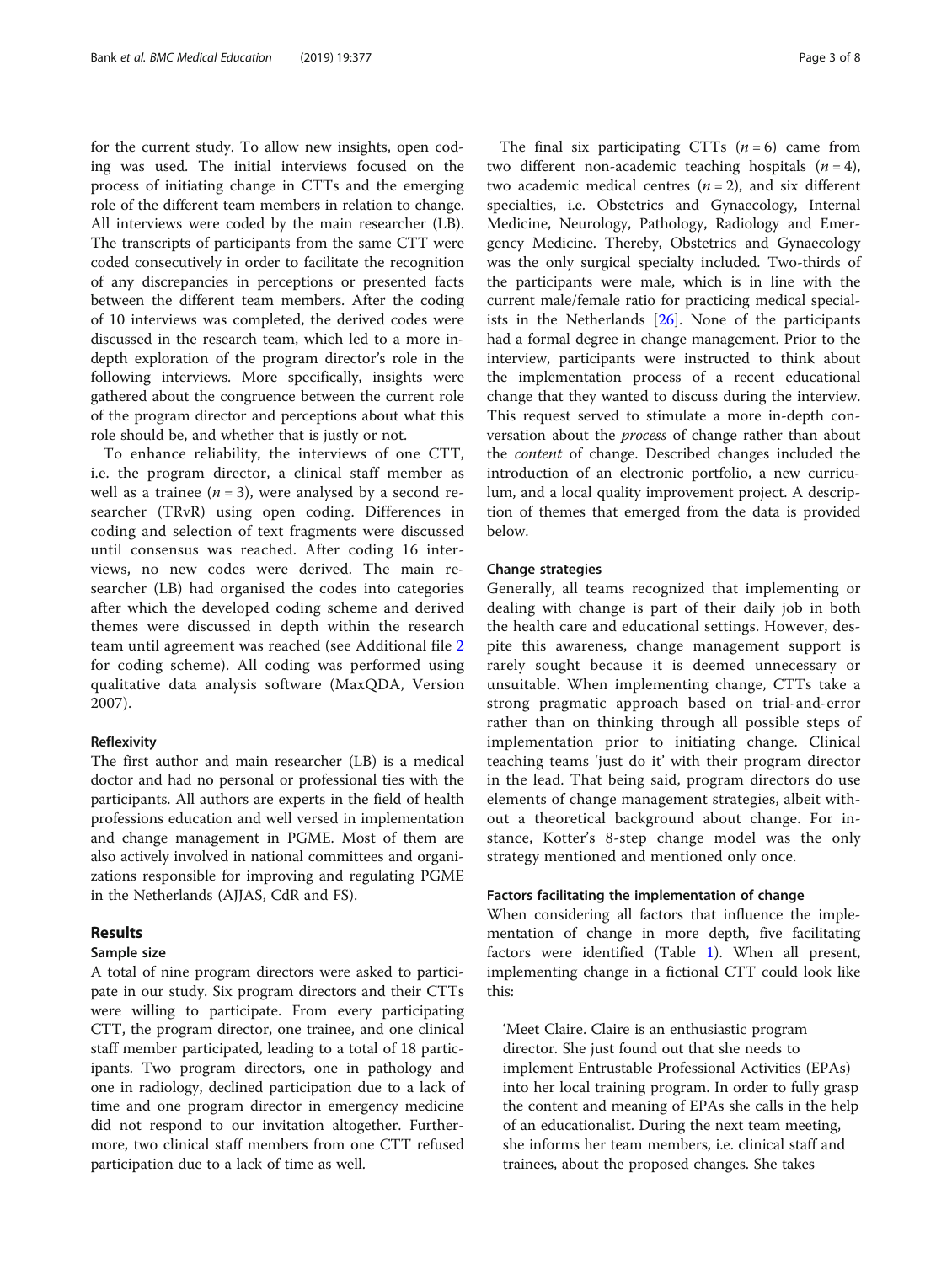<span id="page-3-0"></span>

| Factors                 | Quote                                                                                                                                                                                                                                         |
|-------------------------|-----------------------------------------------------------------------------------------------------------------------------------------------------------------------------------------------------------------------------------------------|
| Shared<br>commitment    | Clinical staff member, interview 9: The intrinsic motivation within our group to provide specialty training is the most important<br>motive for us to implement the necessary changes.'                                                       |
| Reinvention             | Program director, interview 3: 'You try to stay ahead of the crowd. [] You want to help to shape the innovation, I want to be<br>innovative here. [] Otherwise you can only do what others have thought out for you.                          |
| Ownership               | Program director, interview 2: 'When we initiate change, yes, then you need to make enough time available, []. But above all,<br>you need to have the willingness to make enough time available.                                              |
| Supportive<br>structure | Clinical staff member, interview 18: 'Educational support is crucial I think because you quickly have the tendency to interpret the<br>intended change on your own. [] It is very useful to have the reflection of an educationalist as well. |
| Open culture            | Trainee, interview 19: 'I think that you can talk to anybody about anything here. Ideas are always welcome, [], and listened to.'                                                                                                             |

appropriate time to listen and acknowledges any resistance her colleagues might have. With her enthusiasm, Claire convinces others of the urgency and added value of EPAs, thereby increasing her team members' willingness to invest time and effort to make this change a success. Both staff and trainees get the opportunity to discuss their ideas and vision. Together, the team determines long-term goals and put a spot on the horizon. A clear change management strategy is lacking; they just do it. In the implementation process that follows, all team members are involved and are delegated a task. Furthermore, a pilot period is introduced in which 2 EPA's will serve as testcases. By doing so, possible unexpected hurdles will be discovered and dealt with in a timely fashion. From this pilot, they learn and adjust the implementation of the other EPAs in practice. One year later, EPAs are successfully implemented.'

Five main factors that positively impact change were identified. The first was shared commitment; i.e. support, trust, enthusiasm, clear expectations, as well as acknowledgement from the program director are needed to create success. Second, respondents pointed out that it is important to be able to have some influence on how a curriculum change takes shape in their own local context; i.e. to reinvent a change. This also enables them to emphasize their own strengths and to walk ahead of the crowd. In that light, it is important to feel a sense of ownership, which constitutes the third identified factor. People need to have a shared vision, recognize the need for change and put an interest in education. Team members need to feel they are problem owners by talking about the change repeatedly. Additionally, sharing tasks ensures that change is a team effort. Furthermore, in order to change successfully, a clear supportive structure is needed including dedicated time, evaluations, achievable goals. This is also reflected in a change strategy in which the change is repeatedly discussed within the team, and small changes are introduced first in order for team members to get used to a new way of working on a minor scale prior to the implementation of the change in its entirety. Finally, an open culture in which everybody's opinion is considered valuable positively impacts change processes as well. This also enables a CTT to take a much more flexible approach to change, which includes a clear recognition that things don't always occur as planned and that adaptation to unexpected occurrences is imperative for obtaining the desired change.

#### Factors hindering the implementation of change

Beside the facilitating factors, six discouraging factors were identified as well (Table [2](#page-4-0)). When all present, implementing change in a fictional CTT could look like this:

'Meet Fred. Fred is an enthusiastic program director for over 15 years. Just as his fellow program director Claire, he needs to implement EPA's into his local training program. Fred anticipates is already prepared that this educational change will be met with great reserve and possible even fierce resistance. During the next team meeting, he informs his team members about EPAs, the new nationally set regulations that are to be obeyed. Thereby, he leaves no room for discussion about why or how EPAs are implemented. Clinical staff members show discontent but are mainly concerned about whether this change will interfere with their daily work. His trainees remained largely silent as they are the direct object after all. A vision, a timescale and long-term goals are not set. Not surprisingly, in the implementation process that follows, nobody feels responsible and teamwork is lacking. One year later, EPAs are nowhere near implemented.'

Six main factors that negatively impact change were identified. The first was resistance. Described resistance behaviours ranged from the initial grumbling and sighing to clear refusal and active sabotaging change efforts. Interestingly, the initial resistance seemed to be less intense when a change was the result of, for instance, national regulations, rather than the initiative of a local team member. In the latter case, team members felt more room to negotiate change conditions. Second,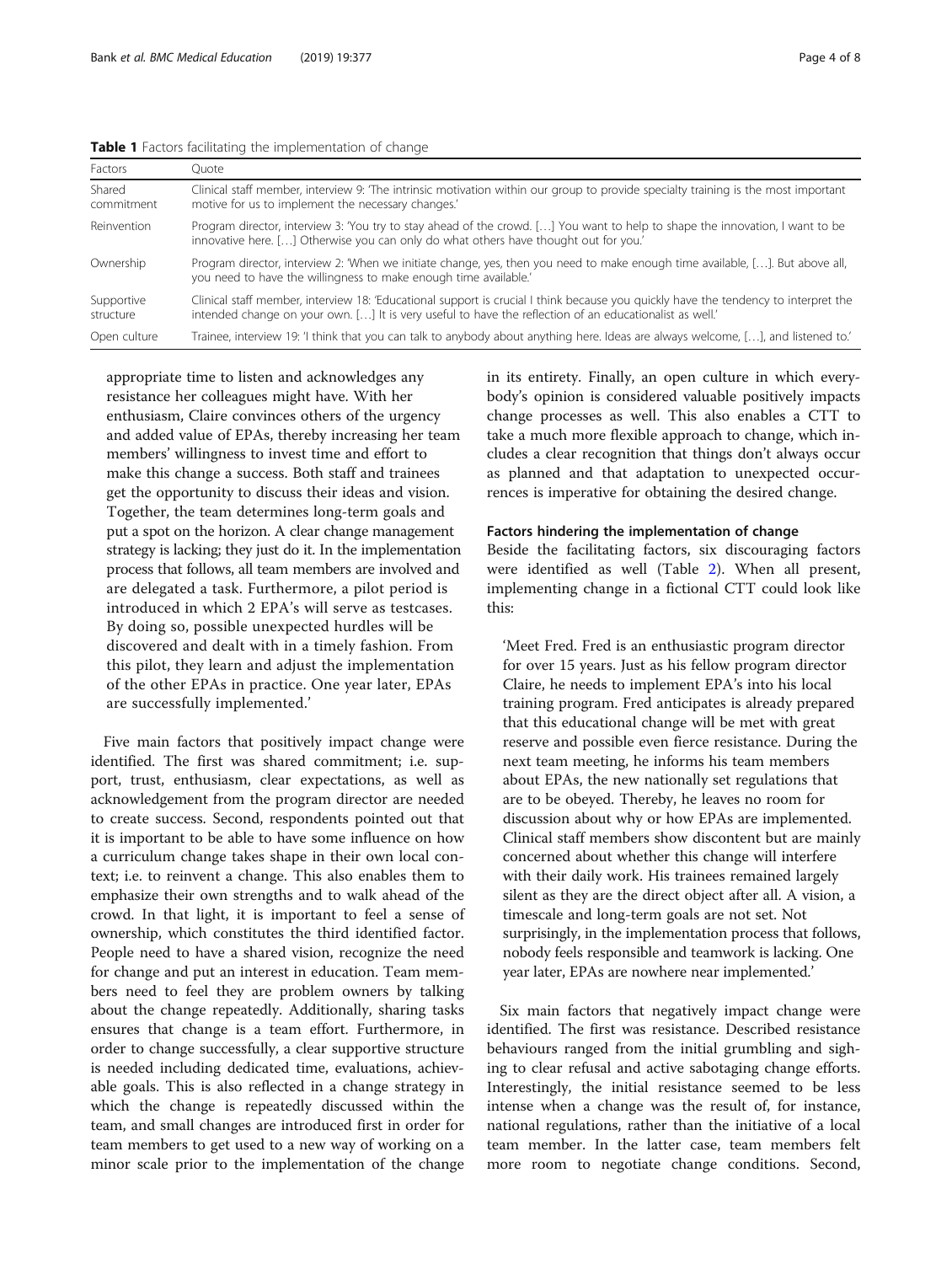<span id="page-4-0"></span>Table 2 Factors hindering the implementation of change

| Factors                         | Ouote                                                                                                                                                                                                                                                                                                                                                                                                                         |
|---------------------------------|-------------------------------------------------------------------------------------------------------------------------------------------------------------------------------------------------------------------------------------------------------------------------------------------------------------------------------------------------------------------------------------------------------------------------------|
| Resistance                      | Program director, interview 16: The most important changes, you just push them trough. And then starts the pushing and<br>shoving, the sabotaging. [] Just see how much you can win back from what you had before, that is what is going on.'                                                                                                                                                                                 |
| Disbalance in tasks             | Trainee, interview 13: They (clinical staff) know about CBME, but there is a difference between knowing and doing. If my<br>individual training program interferes with their clinical practice, my training is sacrificed for their logistics.                                                                                                                                                                               |
| Behavior change                 | Program director, interview 6: The translation of a change into actual behavior change, I experience myself how much<br>effort that costs. That I know I need to do things, but that it is not internalized yet.                                                                                                                                                                                                              |
| Lack of involvement             | Clinical staff member, interview 11: 'I first heard of EPAs on a symposium. After that, I asked the program director about<br>EPAs. He said that he wanted to implement them shortly. I thought, why don't I know about this? Just tell us that. During<br>the symposium I also found out that the preparations for EPAs were almost ready and they would be implemented within<br>2 weeks. Really weird I didn't know this.' |
| Lack of consensus               | Program director, interview 10: 'I have the feeling that it (the implementation of CBME) is very much laid down on us from<br>top down. Without people asking us, are we alright with this.'                                                                                                                                                                                                                                  |
| Unsafe culture and<br>hierarchy | Trainee, interview 13: 'You are enormously dependent on them (clinical staff). They say, you need to swallow anything for 5<br>years. If you do that, you will have a nice career, if not [], you will feel that for the rest of career. For instance because<br>they give you bad references. That is a sort of hidden rule.                                                                                                 |

respondents pointed out that changing one's own behaviour is really difficult as it requires adjustment of personal routines. It is something one consciously needs to work on and takes dedicated time and effort. In that light, the balance between all different tasks CTTs have, the third factor identified, could make change even harder. Time constraints and demands in patient care could subvert change efforts and make team members easily slip back into old habits. Fourth, the feeling of not being involved made respondents less willing to accept a change, reduced the feeling of ownership, and clearly undermined teamwork. Furthermore, a lack of consensus and the feeling that a change is just introduced without one's approval gave respondents the feeling that they were not in control over an unreasonable change. Again, this undermined teamwork as well. Finally, an unsafe culture and hierarchy impacted change processes quite vigorously. Hierarchy between trainees and staff as well as the dependency of trainees on their supervisors resulted in trainees refraining from voicing their opinions out of fear for a negative impact on their assessment or even their future career. The influence of hierarchy between staff members was also mentioned to have a negative impact on change, where mainly younger clinical staff members were more easily influenced by their older colleagues.

# Role patterns

When looking at the different roles within CTT, the program director clearly has the lead in change processes and is the first to receive information about a change. Furthermore, the program director is responsible for transforming new regulations into practical and reachable changes in their own local context. Clinical staff members fully depend on the information provided to them by the program director as they don't have and don't look for access to the right sources of information. This is mainly due to a strong division of tasks between staff members, where the program director is appointed to be in charge of training matters and is to receive full support from his/her team members to perform this task. Generally, clinical staff members tend to just comply with a change as long as it does not interfere with their daily work. On the other hand, the extent to which trainees can take an active role in change implementation depends to a large extent on the responsibilities given to them by the program director. As mentioned above this is also closely related to culture within the CTT.

# Program director as manager

During the interviews, it became clear that program directors accept the role of program director mainly from an idealistic point of view in which they want to contribute to the education of trainees by actually educating and teaching them on a daily basis. In reality, however, this role is more that of a manager who ensures that the circumstances to facilitate PGME are as optimal as possible. This means, for instance, paying attention to and fostering a safe learning climate, motivating clinical staff members, and keeping track of the overall progression of all individual trainees. Even though program directors acknowledge these tasks are currently part of their job description, they do add the footnote that this does not mean that they are automatically competent to perform these tasks as they were not trained as 'manager'. It is just assumed program directors can.

# **Discussion**

An explorative study about how CTTs in PGME deal with curriculum change in daily practice was performed. By taking a closer look at the different team members, insights were obtained in their roles, as well as in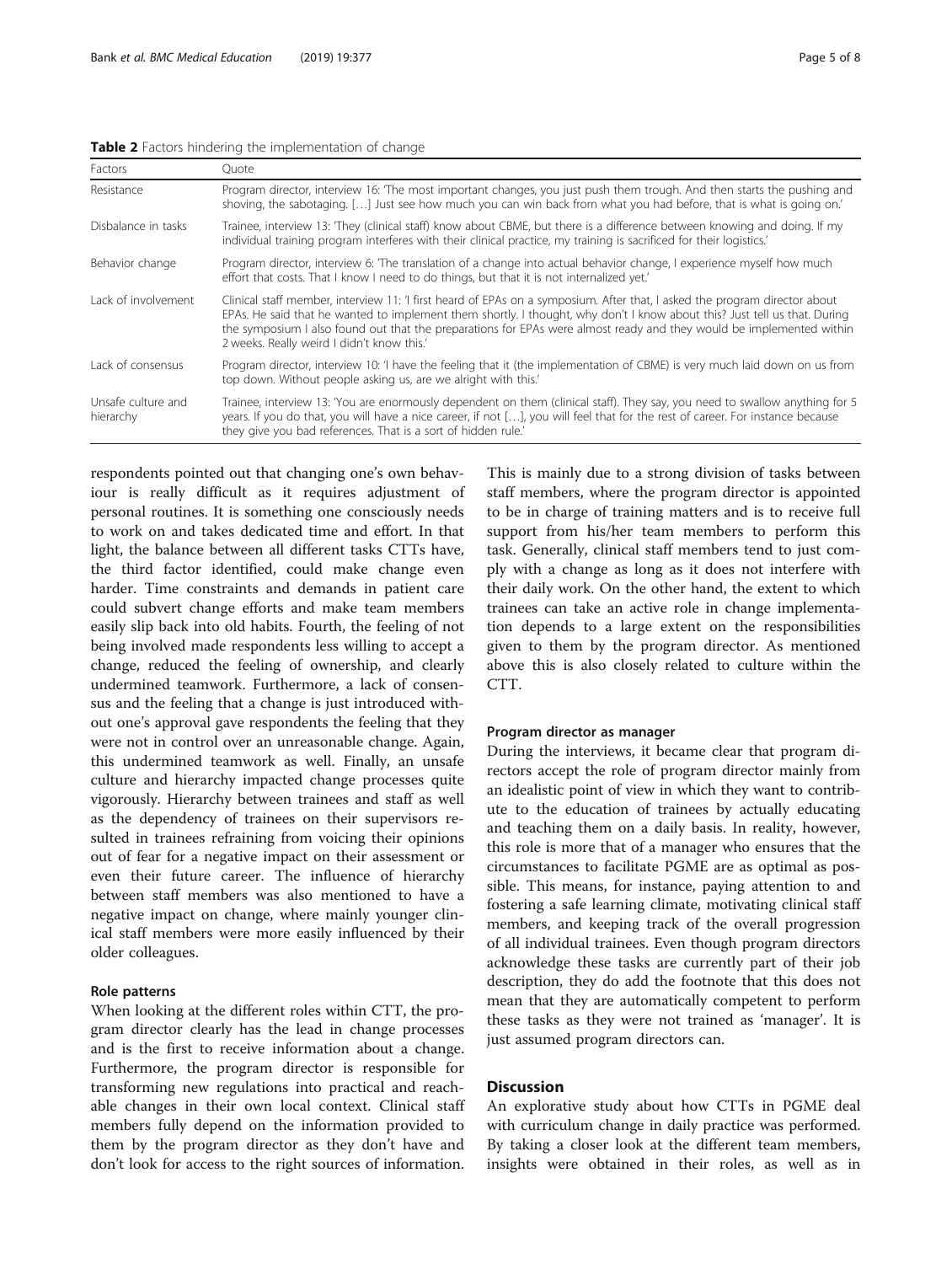cultural and other factors that influence the implementation of change, and the strategies applied.

Overall it can be concluded that no clear change strategy appears to be utilized. Previous research has already shown that the practice of including change management in change processes in PGME is rather limited [[17,](#page-7-0) [27](#page-7-0)]. Program directors, who are in the lead of these change processes [\[17](#page-7-0), [22,](#page-7-0) [27\]](#page-7-0), do use elements of change management strategies, however, showed limited awareness of their own approaches regarding these strategies. This raises the question whether program directors are able to adequately adapt their actions to the circumstances, since awareness of the effect on one's actions is a required first step to subsequent behavioural change. Being able to adapt a change strategy is considered important for a successful implementation process, as it will enable program directors to tailor the implementation process to the needs of those involved, to address discrepancies between them, and thereby to increase a sense of ownership [\[7](#page-7-0), [9,](#page-7-0) [10](#page-7-0)]. Indeed, it has been suggested before that program directors might be rigid in adapting their approaches to change to specific circumstances [[22](#page-7-0)]. On the other hand, our results also revealed that an open culture within CTTs seems to facilitate a flexible approach to change and the ability to adapt.

The factors influencing change processes that were identified in this study were comparable to factors that have been described previously in other health care and educational settings [[7,](#page-7-0) [12](#page-7-0), [17](#page-7-0), [28](#page-7-0), [29\]](#page-7-0). Therefore, the factors are not to be perceived as new, but rather viewed as important in the context of implementing change in PGME. When looking at the facilitating factors in more depth, it can be concluded that these factors enable CTT to exert high quality teamwork and make a proposed change valuable for their local context by creating strong ownership within the team [[7,](#page-7-0) [14](#page-7-0)]. Cohesive teamwork leads to higher levels of knowledge sharing, enthusiasm, and it facilitates the development of shared meanings and values in relation to the change, all of which increases productivity and the ability to change [[7,](#page-7-0) [12,](#page-7-0) [19\]](#page-7-0). Indeed, the relevance of teamwork has also been recognized in changing quality improvement systems [[16](#page-7-0)]. Furthermore, teams with a shared purpose and who create opportunities for participation and input from all team members are much more likely to create collectivity within their teams [\[21](#page-7-0)]. In order to do so, the team will need to be able to learn collaboratively, i.e. learning from mistakes and being able to evaluate and modify the initial plans [[7,](#page-7-0) [21\]](#page-7-0). However, it has been shown that collaborative learning is not something that comes naturally to program directors, as making mistakes and showing vulnerability does not fit the image of an autonomous professional. Furthermore, high quality

teamwork also requires some individual autonomy to be sacrificed for the greater good of the team's mission and goals [[11](#page-7-0)]. As medical doctors highly value autonomy, this can also be very challenging, especially in case of an unsafe culture involving a strong hierarchy [\[11,](#page-7-0) [18,](#page-7-0) [19](#page-7-0), [30](#page-7-0)]. In fact, strong hierarchies, as shown in our results, can even lead to the exclusion or suppression of colleagues, particularly trainees. Indeed, previous research has shown that there is a positive relationship between a receptive culture and innovativeness in multiple contexts [\[31](#page-7-0)–[33\]](#page-7-0). Not surprisingly, literature suggests that implementation outcomes, organizational effectiveness and receptiveness to change are affected by organizational culture [\[28,](#page-7-0) [34](#page-7-0)–[36](#page-7-0)]. Despite the fact that it is not possible to describe the relative importance of the factors in relation to each other, a potential cumulative effect cannot be excluded. During the interviews, all participants were able to identify multiple factors either facilitating or hindering implementation processes suggesting establishing change is a balance between multiple factors. Moreover, cultural aspects in particular seemed to either facilitate or hinder teamwork more generally. Indeed, previous research has shown change processes represent a delicate interplay between influencing factors in a complex setting, such as attributes of the innovation itself and characteristics of the organization [\[7,](#page-7-0) [12](#page-7-0), [28\]](#page-7-0).

The medical habitus, i.e. the common professional identity or the way doctors behave according to the specific norms of the profession  $[18, 37]$  $[18, 37]$  $[18, 37]$  $[18, 37]$  $[18, 37]$ , might also influence the program directors' ability to lead change. This informal medical culture comes with some collegial manners, which include not to give orders, not to control each other, to make consensual decisions, to be loyal to each other, and not to criticize each other openly. This common habitus could potentially be the breeding ground for competition. By not following the appropriate collegial strategies, medical doctors risk conflicts and the performance of the group  $[18, 30]$  $[18, 30]$  $[18, 30]$ . During a change process, a program director might not be able to follow all collegial manners and needs to be able to manage conflict in a way that stimulates collaborative learning [[21\]](#page-7-0) instead of undermining it and potentially derail the implementation process [[11\]](#page-7-0). Training in communication, conflict management, as well as in building collectivity might be helpful for program directors and their fellow team members to perform high quality teamwork and subsequently facilitate change implementation [[7,](#page-7-0) [11,](#page-7-0) [21](#page-7-0), [30](#page-7-0)]. Besides, faculty development should also focus on change management principles to further equip faculty to implement change. For trainees, on the other hand, leading change is already one of the key concepts of the competency framework CanMEDS [[38\]](#page-7-0). However, this role mainly refers to contributing to the improvement of health care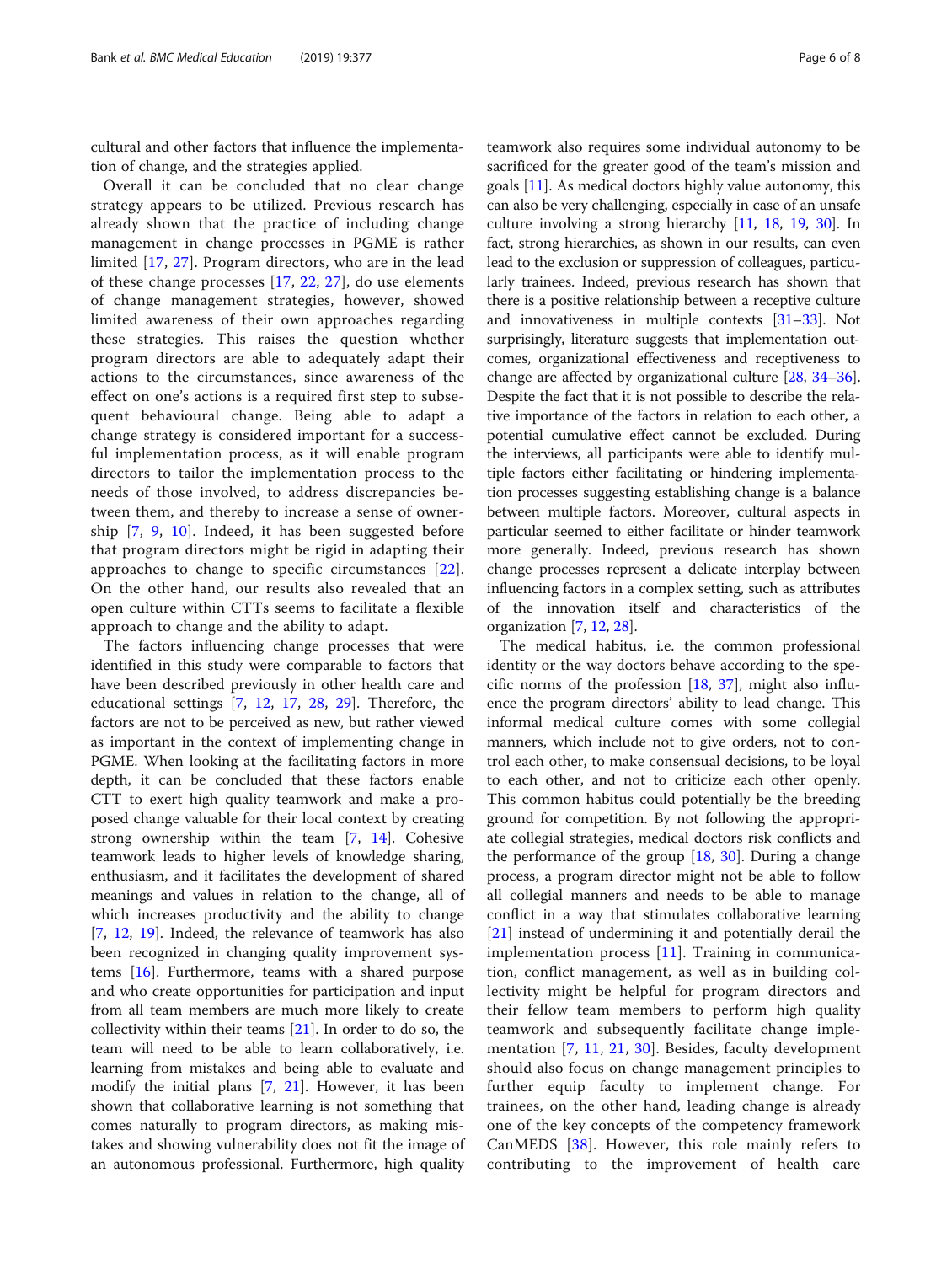<span id="page-6-0"></span>delivery and cost-efficiency. Enabling competencies described include 'analyze patient safety incidents' or 'apply the science of quality improvement'. The ability to use insights from change management as such is not mentioned in these competencies [[38\]](#page-7-0). From our perspective, the value of knowledge and skills rooted change management principles should be acknowledged and be more specially integrated in training programs.

At last, in line with the literature, we found that external pressures to change increase an organization's motivation to change but not its capacity [\[7\]](#page-7-0). In our results this is reflected in the fact that changes related to national regulations not only reduce the level of initial resistance, however, also diminish the feeling of involvement and consensus, two factors that negatively influence change processes.

# Strength and limitations

To our knowledge, this is the first study to explore the approaches to change of the CTT as a whole. As change requires high quality teamwork, it is important to not solely focus on the program director. Another strength of this study was that the interviews were conducted with all different team members separately in order for them to speak freely about their thoughts and experiences. The results of this study showed that an unsafe culture and hierarchy influenced trainees in their ability to express their opinions. Therefore, interviews with all team members together could have hindered an open discussion. Furthermore, this interview method was meant to limit the potential effect of the recruitment method on the results. In this study, program directors were asked to put forward other participants. Thereby, program directors could potentially influence the results, for instance, by suggesting colleagues who would speak more positively about current change processes.

As in all qualitative studies, this study is limited in its generalizability. As the organization of PGME might differ between countries, not all results might be relevant in other settings. However, as curriculum change is a continuous factor in PGME all around the world, it is our belief that the gained knowledge could be of importance in planning change and implementation in other settings as well.

Due to our method of data collection, the results potentially present a limited picture of change in CTTs. In interviews, participants describe their anticipated response, which may differ from their actual response when encountering a similar situation. Empirical work could be strengthened by observational studies to further analyse the use of change strategies in practice. Additionally, action research could provide valuable insight

into what kind of change strategy helps to improve implementation efforts in CTTs.

# Conclusions

In this semi-structured interview study, an insight was gathered in factors facilitating and hindering the implementation of change. Program directors showed limited awareness in the change strategies they apply. It is unclear whether they are able to adapt their strategies appropriately when needed, which potentially harms the efficiency of the implementation process. On the other hand, results suggest that it is particularly crucial to create a sense of ownership among all team members as well as be able to exert teamwork by learning collectivity. Cultural factors seem to be particularly relevant in a CTTs ability to accomplish this.

#### Supplementary information

Supplementary information accompanies this paper at [https://doi.org/10.](https://doi.org/10.1186/s12909-019-1815-4) [1186/s12909-019-1815-4.](https://doi.org/10.1186/s12909-019-1815-4)

Additional file 1. Interview guide Additional file 2. Coding scheme.

#### Abbreviations

CTT: Clinical teaching team. Within a teaching hospital, the different medical specialties provide specialty training within their own departments. The medical doctors in these departments together form a clinical teaching team and are responsible for providing these up to standard specialty training programs. A clinical teaching team consists out of a program director, all clinical staff members and all trainees within that department.; PGME: Postgraduate medical education

#### Acknowledgements

The authors wish to thank all the participating CTTs for their input and the time they invested. Furthermore, we would like to thank Ineke Olsthoorn for her editing assistance.

#### Authors' contributions

LB, MJ, TRvR, CdR, AJJAS and FS developed the study protocol as well as the interview guide. LB conducted all the interviews after which they were coded by LB and TRvR. LB, MJ, TRvR, CdR, AJJAS and FS were involved in data interpretation. LB drafted the manuscript. LB, MJ, TRvR, CdR, AJJAS and FS authors contributed in critically revising the latter and approved the final manuscript.

#### Funding

Not applicable.

#### Availability of data and materials

The datasets used and analysed during the current study are available from the corresponding author on reasonable request.

#### Ethics approval and consent to participate

The study was approved by the ethical review board of the Dutch Society of Medical Education (NVMO-ERB 741). All participants received an information letter explaining the purpose and procedure of this study as well as the voluntary nature of participation. Informed consent was obtained from all participants.

## Consent for publication

Not applicable.